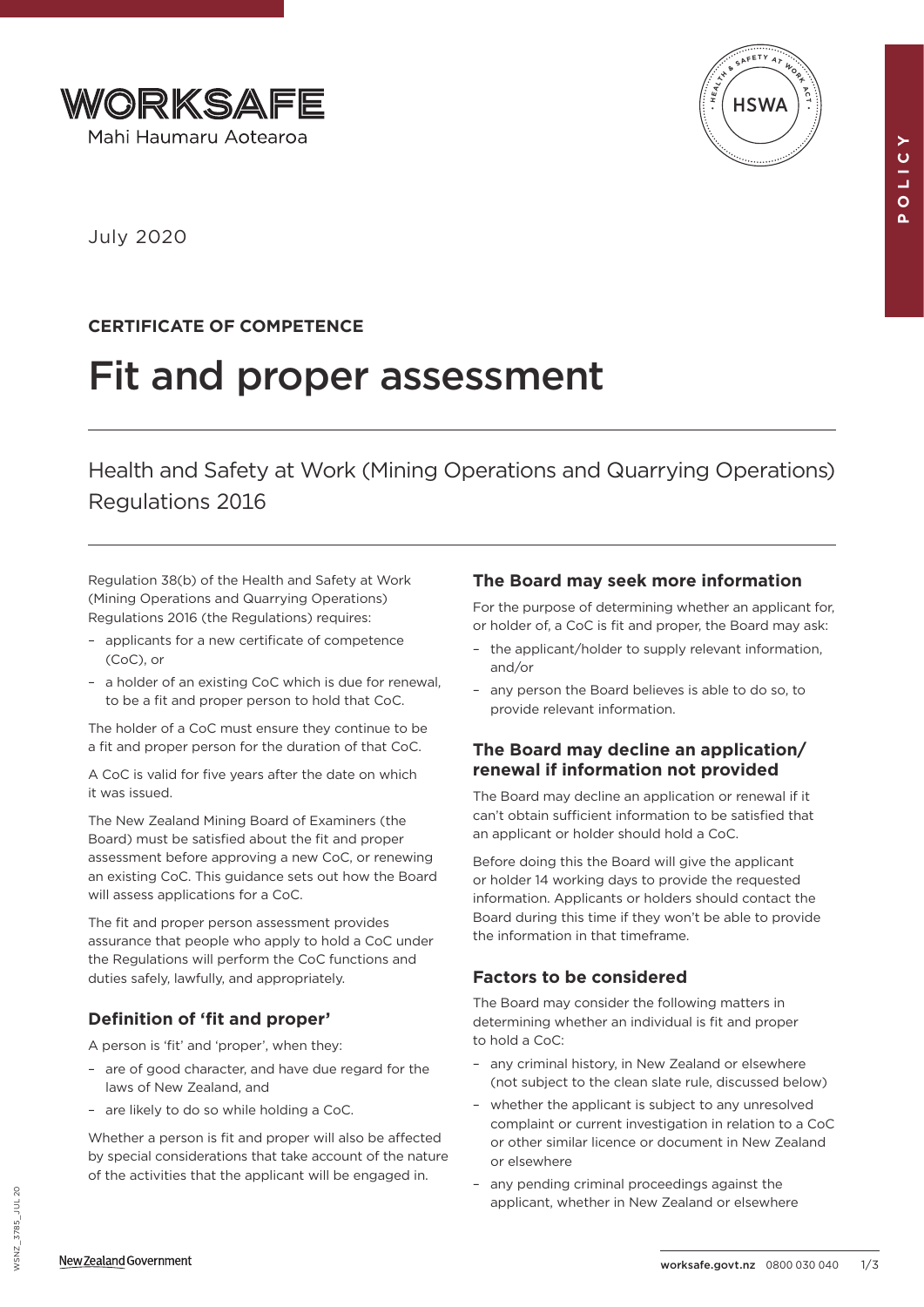- any cancellation or suspension of a CoC or other similar licence or document in New Zealand or elsewhere in the last five years
- physical or mental health of the applicant, and
- any other matters that the Board considers relevant.

The following points discuss the factors listed above.

#### Criminal history

All applicants and renewals for a CoC must disclose to the Board any criminal history, except convictions covered by the Criminal Records (Clean Slate) Act 2004.

Applicants or current holders do not need to declare convictions covered by the Criminal Records (Clean Slate) Act 2004. If an applicant voluntarily discloses convictions covered by the Criminal Records (Clean Slate) Act 2004, those convictions will not be taken into account by the Board.

When considering the relevance of the applicant or holder's criminal history, the Board will consider:

- If there's a reasonable connection between the criminal history and the CoC
- The time that has passed since the conviction. For example, a recent conviction will generally carry more weight than a less recent conviction, particularly where the applicant has not reoffended.
- The time elapsed between each conviction and whether or not the behaviour appears to be escalating
- The seriousness of the offending or behaviour. The more serious the nature of the offending or behaviour the greater the weight it carries against finding the applicant fit and proper. A history of repeat offending will carry greater weight than a one-off minor offence.

The Board will take into account evidence that shows the applicant or holder has successfully engaged in rehabilitation activities and has made positive changes to their behaviour.

The Board may require applicants, who have resided in another country for a period of 12 months or more in the last five years to provide evidence of their criminal history (or absence of) while in the other country/countries.

## Pending criminal charges

Applicants must advise the Board if they are facing charges for any criminal offence, whether in New Zealand or elsewhere. The Board may, if it considers appropriate in the circumstances, put the application or renewal on hold until the charges have been disposed of.

Failure to report pending criminal charges will be relevant to the assessment of whether the applicant or holder is a fit and proper person for the purposes of the CoC sought.

<sup>1</sup> See rule 1 of the Health Information Privacy Code.

#### Cancellation or suspension of a CoC

Applicants must advise the Board of any cancellation or suspension of a CoC or other similar licence or document in New Zealand or elsewhere in the last five years.

#### Physical and mental health

The Board may consider information about an individual's physical and mental health conditions that may affect their ability to carry out their responsibilities as required by the CoC. In order to be considered relevant, a health condition must:

- have a reasonable connection to the CoC applied for, and
- be likely to affect the applicant's ability to safely perform the functions of the CoC.

If an applicant has a physical or mental health issue relevant to the CoC applied for, the Board may ask the applicant to provide information from their health care provider. Health care providers will be asked to provide an opinion on the applicant's fitness to hold the CoC and whether they have any concerns about the well-being of the applicant or any other person if a CoC is granted.

The additional information will only be collected if it is necessary for a lawful purpose connected to the Board's functions.<sup>1</sup> To meet this standard, the Board will clearly demonstrate the need for the additional information in relation to the CoC sought.

### **Principles the Board will apply when assessing fit and proper**

#### Decisions to be made on a case-by-case basis

Fit and proper assessments will be made on a caseby-case basis, with consideration of the context.

#### Procedural fairness in decision-making

The Board will apply procedural fairness, or 'natural justice'. This means the Board will act fairly when exercising statutory powers that may affect a person's rights, interests, or legitimate expectations.

To ensure natural justice, the Board will:

- consider all relevant factors
- disregard all irrelevant factors
- avoid actual or perceived bias the decision-maker will avoid pre-judgement in the matter
- disclose all relevant information that is being relied on to enable the applicant to make an informed submission, unless disclosure of that information would be likely to endanger the safety of any person
- allow a reasonable opportunity (at least 14 days) for applicants or holders to be heard in person or in writing, and
- provide a full explanation of the reasons for the decision.